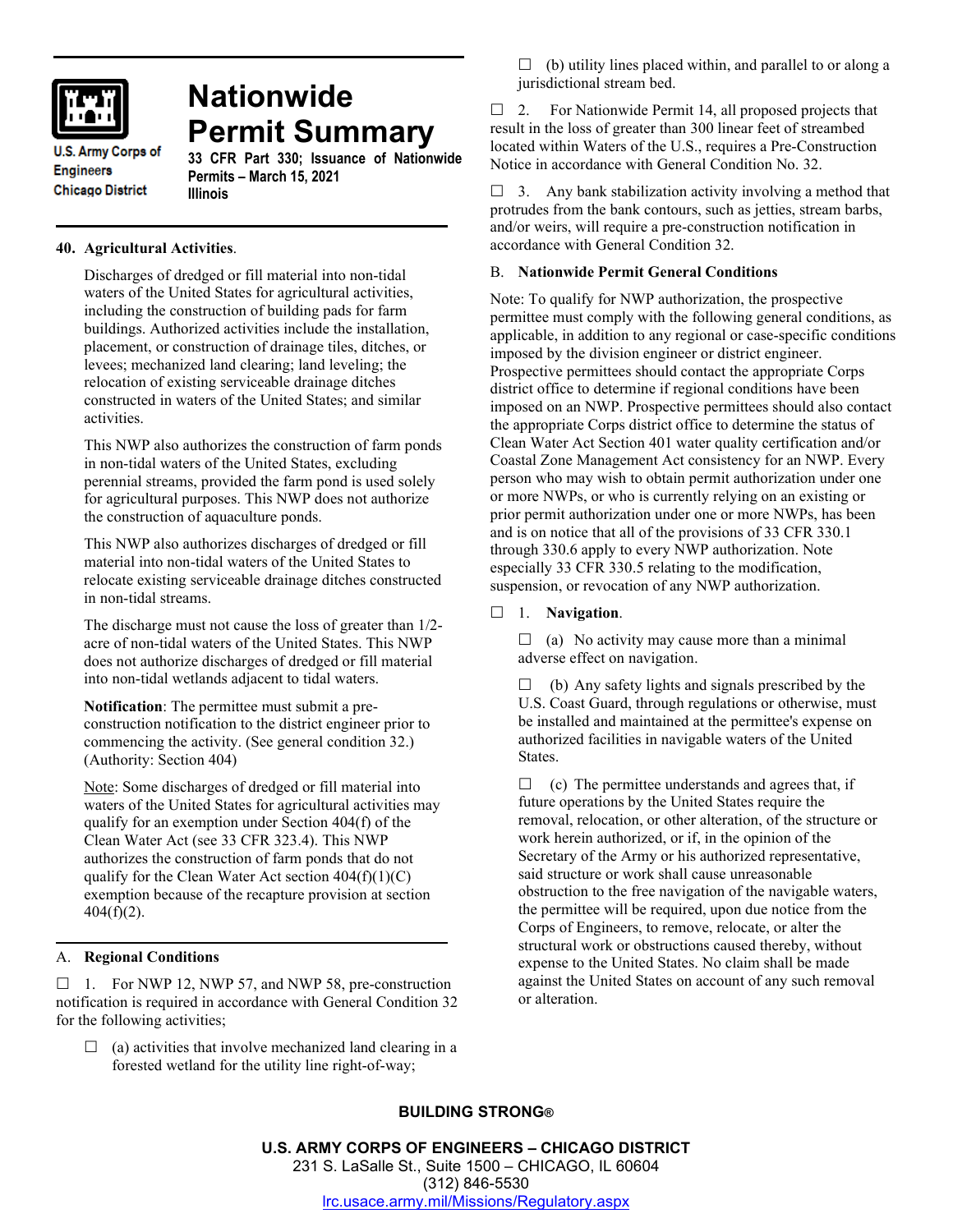Nationwide Permit 40 Summary – Chicago District Illinois **Page 2** Page 2

 2. **Aquatic Life Movements.** No activity may substantially disrupt the necessary life cycle movements of those species of aquatic life indigenous to the waterbody, including those species that normally migrate through the area, unless the activity's primary purpose is to impound water. All permanent and temporary crossings of waterbodies shall be suitably culverted, bridged, or otherwise designed and constructed to maintain low flows to sustain the movement of those aquatic species. If a bottomless culvert cannot be used, then the crossing should be designed and constructed to minimize adverse effects to aquatic life movements.

 3. **Spawning Areas**. Activities in spawning areas during spawning seasons must be avoided to the maximum extent practicable. Activities that result in the physical destruction (e.g., through excavation, fill, or downstream smothering by substantial turbidity) of an important spawning area are not authorized.

 4. **Migratory Bird Breeding Areas.** Activities in waters of the United States that serve as breeding areas for migratory birds must be avoided to the maximum extent practicable.

 5. **Shellfish Beds**. No activity may occur in areas of concentrated shellfish populations, unless the activity is directly related to a shellfish harvesting activity authorized by NWPs 4 and 48, or is a shellfish seeding or habitat restoration activity authorized by NWP 27.

 6. **Suitable Material**. No activity may use unsuitable material (e.g., trash, debris, car bodies, asphalt, etc.). Material used for construction or discharged must be free from toxic pollutants in toxic amounts (see section 307 of the Clean Water Act).

 7. **Water Supply Intakes**. No activity may occur in the proximity of a public water supply intake, except where the activity is for the repair or improvement of public water supply intake structures or adjacent bank stabilization.

 8. **Adverse Effects from Impoundments**. If the activity creates an impoundment of water, adverse effects to the aquatic system due to accelerating the passage of water, and/or restricting its flow must be minimized to the maximum extent practicable.

 9. **Management of Water Flows**. To the maximum extent practicable, the pre-construction course, condition, capacity, and location of open waters must be maintained for each activity, including stream channelization, storm water management activities, and temporary and permanent road crossings, except as provided below. The activity must be constructed to withstand expected high flows. The activity must not restrict or impede the passage of normal or high flows, unless the primary purpose of the activity is to impound water or manage high flows. The activity may alter the pre-construction course, condition, capacity, and location of open waters if it benefits the aquatic environment (e.g., stream restoration or relocation activities).

 10. **Fills Within 100-Year Floodplains**. The activity must comply with applicable FEMA-approved state or local floodplain management requirements.

□ 11. **Equipment**. Heavy equipment working in wetlands or mudflats must be placed on mats, or other measures must be taken to minimize soil disturbance.

 12. **Soil Erosion and Sediment Controls**. Appropriate soil erosion and sediment controls must be used and maintained in effective operating condition during construction, and all exposed soil and other fills, as well as any work below the ordinary high water mark or high tide line, must be permanently stabilized at the earliest practicable date. Permittees are encouraged to perform work within waters of the United States during periods of low-flow or no-flow, or during low tides.

 13. **Removal of Temporary Fills**. Temporary structures must be removed, to the maximum extent practicable, after their use has been discontinued. Temporary fills must be removed in their entirety and the affected areas returned to pre-construction elevations. The affected areas must be revegetated, as appropriate.

 14. **Proper Maintenance**. Any authorized structure or fill shall be properly maintained, including maintenance to ensure public safety and compliance with applicable NWP general conditions, as well as any activity-specific conditions added by the district engineer to an NWP authorization.

 15. **Single and Complete Project**. The activity must be a single and complete project. The same NWP cannot be used more than once for the same single and complete project.

# 16. **Wild and Scenic Rivers**.

 $\Box$  (a) No NWP activity may occur in a component of the National Wild and Scenic River System, or in a river officially designated by Congress as a "study river" for possible inclusion in the system while the river is in an official study status, unless the appropriate Federal agency with direct management responsibility for such river, has determined in writing that the proposed activity will not adversely affect the Wild and Scenic River designation or study status.

 $\Box$  (b) If a proposed NWP activity will occur in a component of the National Wild and Scenic River System, or in a river officially designated by Congress as a "study river" for possible inclusion in the system while the river is in an official study status, the permittee must submit a preconstruction notification (see general condition 32). The district engineer will coordinate the PCN with the Federal agency with direct management responsibility for that river. Permittees shall not begin the NWP activity until notified by the district engineer that the Federal agency with direct management responsibility for that river has determined in writing that the proposed NWP activity will not adversely affect the Wild and Scenic River designation or study status.

 $\Box$  (c) Information on Wild and Scenic Rivers may be obtained from the appropriate Federal land management agency responsible for the designated Wild and Scenic River or study river (e.g., National Park Service, U.S. Forest Service, Bureau of Land Management, U.S. Fish and Wildlife Service). Information on these rivers is also available at: http://www.rivers.gov/.

 17. **Tribal Rights**. No activity or its operation may impair reserved tribal rights, including, but not limited to, reserved water rights and treaty fishing and hunting rights.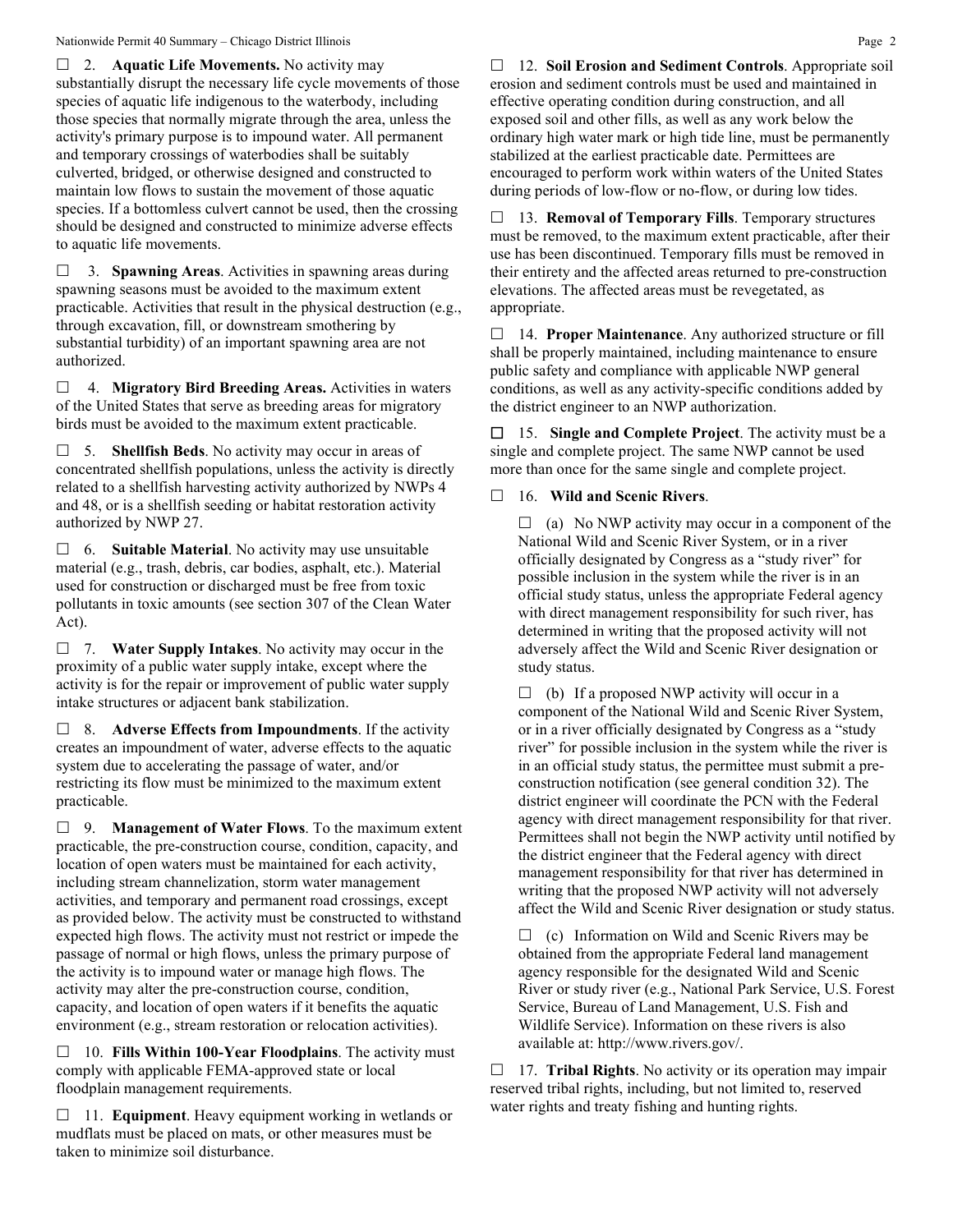#### 18. **Endangered Species**.

 $\Box$  (a) No activity is authorized under any NWP which is likely to directly or indirectly jeopardize the continued existence of a threatened or endangered species or a species proposed for such designation, as identified under the Federal Endangered Species Act (ESA), or which will directly or indirectly destroy or adversely modify the critical habitat of such species. No activity is authorized under any NWP which "may affect" a listed species or critical habitat, unless ESA section 7 consultation addressing the consequences of the proposed activity on listed species or critical habitat has been completed. See 50 CFR 402.02 for the definition of "effects of the action" for the purposes of ESA section 7 consultation, as well as 50 CFR 402.17, which provides further explanation under ESA section 7 regarding "activities that are reasonably certain to occur" and "consequences caused by the proposed action."

 $\Box$  (b) Federal agencies should follow their own procedures for complying with the requirements of the ESA (see 33 CFR 330.4 $(f)(1)$ ). If pre-construction notification is required for the proposed activity, the Federal permittee must provide the district engineer with the appropriate documentation to demonstrate compliance with those requirements. The district engineer will verify that the appropriate documentation has been submitted. If the appropriate documentation has not been submitted, additional ESA section 7 consultation may be necessary for the activity and the respective federal agency would be responsible for fulfilling its obligation under section 7 of the ESA.

 $\Box$  (c) Non-federal permittees must submit a preconstruction notification to the district engineer if any listed species (or species proposed for listing) or designated critical habitat (or critical habitat proposed such designation) might be affected or is in the vicinity of the activity, or if the activity is located in designated critical habitat or critical habitat proposed for such designation, and shall not begin work on the activity until notified by the district engineer that the requirements of the ESA have been satisfied and that the activity is authorized. For activities that might affect Federally-listed endangered or threatened species (or species proposed for listing) or designated critical habitat (or critical habitat proposed for such designation), the pre-construction notification must include the name(s) of the endangered or threatened species (or species proposed for listing) that might be affected by the proposed activity or that utilize the designated critical habitat (or critical habitat proposed for such designation) that might be affected by the proposed activity. The district engineer will determine whether the proposed activity "may affect" or will have "no effect" to listed species and designated critical habitat and will notify the non-Federal applicant of the Corps' determination within 45 days of receipt of a complete preconstruction notification. For activities where the non-Federal applicant has identified listed species (or species proposed for listing) or designated critical habitat (or critical habitat proposed for such designation) that might be affected or is in the vicinity of the activity, and has so notified the Corps, the applicant shall not begin work until the Corps has provided notification that the proposed activity will have "no effect" on listed species (or species proposed for listing or designated critical habitat (or critical habitat proposed for such designation), or until ESA section 7 consultation or conference has been completed. If the non-Federal applicant has not heard back from the Corps within 45 days, the applicant must still wait for notification from the Corps.

 $\Box$  (d) As a result of formal or informal consultation with the FWS or NMFS the district engineer may add species-specific permit conditions to the NWPs.

 $\Box$  (e) Authorization of an activity by an NWP does not authorize the "take" of a threatened or endangered species as defined under the ESA. In the absence of separate authorization (e.g., an ESA Section 10 Permit, a Biological Opinion with "incidental take" provisions, etc.) from the FWS or the NMFS, the Endangered Species Act prohibits any person subject to the jurisdiction of the United States to take a listed species, where "take" means to harass, harm, pursue, hunt, shoot, wound, kill, trap, capture, or collect, or to attempt to engage in any such conduct. The word "harm" in the definition of "take" means an act which actually kills or injures wildlife. Such an act may include significant habitat modification or degradation where it actually kills or injures wildlife by significantly impairing essential behavioral patterns, including breeding, feeding or sheltering.

 $\Box$  (f) If the non-federal permittee has a valid ESA section  $10(a)(1)(B)$  incidental take permit with an approved Habitat Conservation Plan for a project or a group of projects that includes the proposed NWP activity, the non-federal applicant should provide a copy of that ESA section  $10(a)(1)(B)$  permit with the PCN required by paragraph (c) of this general condition. The district engineer will coordinate with the agency that issued the ESA section  $10(a)(1)(B)$  permit to determine whether the proposed NWP activity and the associated incidental take were considered in the internal ESA section 7 consultation conducted for the ESA section  $10(a)(1)(B)$  permit. If that coordination results in concurrence from the agency that the proposed NWP activity and the associated incidental take were considered in the internal ESA section 7 consultation for the ESA section  $10(a)(1)(B)$  permit, the district engineer does not need to conduct a separate ESA section 7 consultation for the proposed NWP activity. The district engineer will notify the non-federal applicant within 45 days of receipt of a complete pre-construction notification whether the ESA section  $10(a)(1)(B)$  permit covers the proposed NWP activity or whether additional ESA section 7 consultation is required.

 $\Box$  (g) Information on the location of threatened and endangered species and their critical habitat can be obtained directly from the offices of the FWS and NMFS or their world wide web pages at http://www.fws.gov/ or http://www.fws.gov/ipac and

http://www.nmfs.noaa.gov/pr/species/esa/ respectively.

 19. **Migratory Birds and Bald and Golden Eagles**. The permittee is responsible for ensuring that an action authorized by NWP complies with the Migratory Bird Treaty Act and the Bald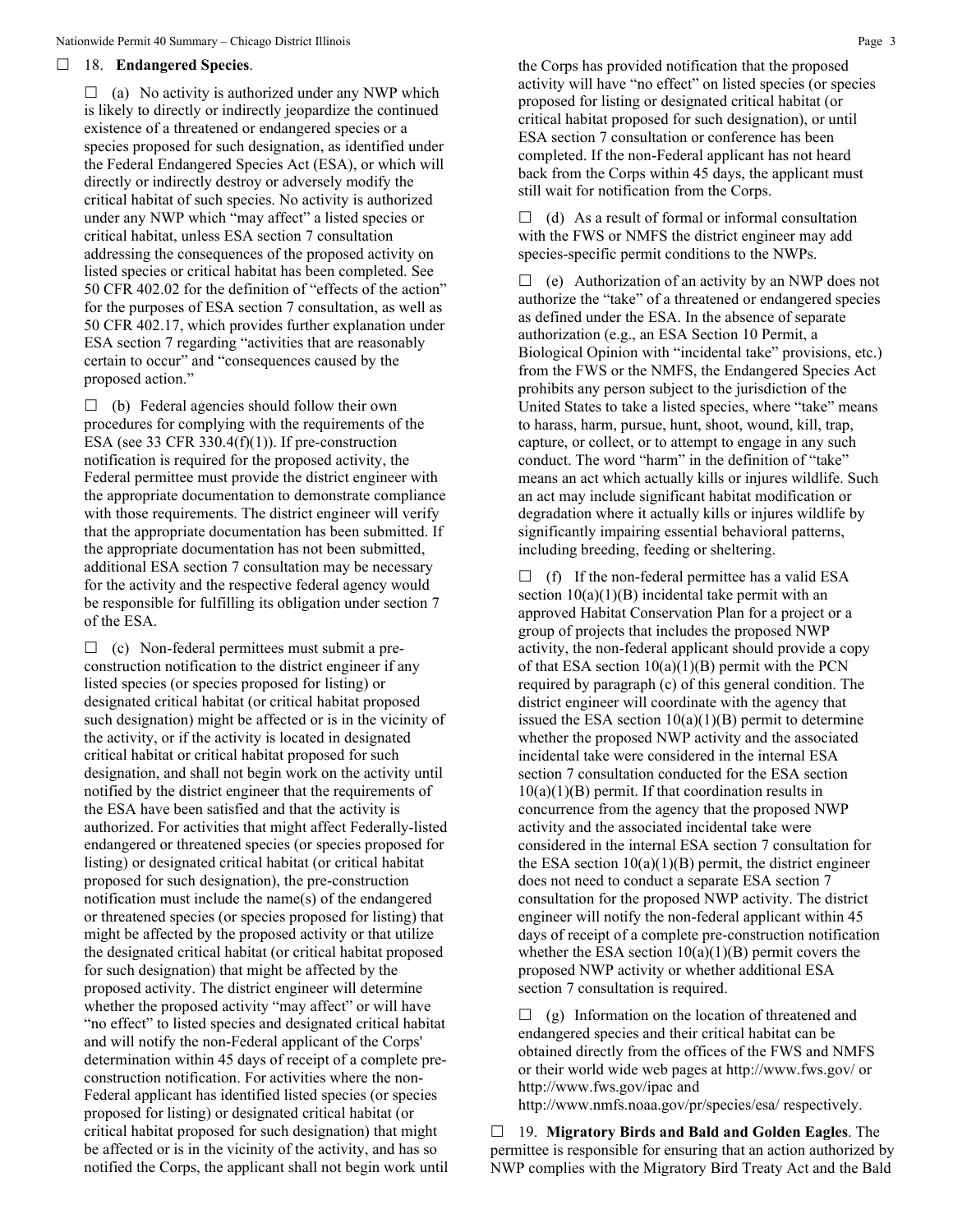and Golden Eagle Protection Act. The permittee is responsible for contacting the appropriate local office of the U.S. Fish and Wildlife Service to determine what measures, if any, are necessary or appropriate to reduce adverse effects to migratory birds or eagles, including whether "incidental take" permits are necessary and available under the Migratory Bird Treaty Act or Bald and Golden Eagle Protection Act for a particular activity.

#### 20. **Historic Properties**.

 $\Box$  (a) No activity is authorized under any NWP which may have the potential to cause effects to properties listed, or eligible for listing, in the National Register of Historic Places until the requirements of Section 106 of the National Historic Preservation Act (NHPA) have been satisfied.

 $\Box$  (b) Federal permittees should follow their own procedures for complying with the requirements of section 106 of the National Historic Preservation Act (see 33 CFR 330.4(g)(1)). If pre-construction notification is required for the proposed NWP activity, the Federal permittee must provide the district engineer with the appropriate documentation to demonstrate compliance with those requirements. The district engineer will verify that the appropriate documentation has been submitted. If the appropriate documentation is not submitted, then additional consultation under section 106 may be necessary. The respective federal agency is responsible for fulfilling its obligation to comply with section 106.

 $\Box$  (c) Non-federal permittees must submit a preconstruction notification to the district engineer if the NWP activity might have the potential to cause effects to any historic properties listed on, determined to be eligible for listing on, or potentially eligible for listing on the National Register of Historic Places, including previously unidentified properties. For such activities, the preconstruction notification must state which historic properties might have the potential to be affected by the proposed NWP activity or include a vicinity map indicating the location of the historic properties or the potential for the presence of historic properties. Assistance regarding information on the location of, or potential for, the presence of historic properties can be sought from the State Historic Preservation Officer, Tribal Historic Preservation Officer, or designated tribal representative, as appropriate, and the National Register of Historic Places (see 33 CFR 330.4(g)). When reviewing pre-construction notifications, district engineers will comply with the current procedures for addressing the requirements of section 106 of the National Historic Preservation Act. The district engineer shall make a reasonable and good faith effort to carry out appropriate identification efforts commensurate with potential impacts, which may include background research, consultation, oral history interviews, sample field investigation, and/or field survey. Based on the information submitted in the PCN and these identification efforts, the district engineer shall determine whether the proposed NWP activity has the potential to cause effects on the historic properties. Section 106 consultation is not required when the district engineer determines that the activity does not have the potential to cause effects on

historic properties (see 36 CFR 800.3(a)). Section 106 consultation is required when the district engineer determines that the activity has the potential to cause effects on historic properties. The district engineer will conduct consultation with consulting parties identified under 36 CFR 800.2(c) when he or she makes any of the following effect determinations for the purposes of section 106 of the NHPA: No historic properties affected, no adverse effect, or adverse effect.

 $\Box$  (d) Where the non-Federal applicant has identified historic properties on which the proposed NWP activity might have the potential to cause effects and has so notified the Corps, the non-Federal applicant shall not begin the activity until notified by the district engineer either that the activity has no potential to cause effects to historic properties or that NHPA section 106 consultation has been completed. For non-federal permittees, the district engineer will notify the prospective permittee within 45 days of receipt of a complete pre-construction notification whether NHPA section 106 consultation is required. If NHPA section 106 consultation is required, the district engineer will notify the non-Federal applicant that he or she cannot begin the activity until section 106 consultation is completed. If the non-Federal applicant has not heard back from the Corps within 45 days, the applicant must still wait for notification from the Corps.

 $\Box$  (e) Prospective permittees should be aware that section 110k of the NHPA (54 U.S.C. 306113) prevents the Corps from granting a permit or other assistance to an applicant who, with intent to avoid the requirements of section 106 of the NHPA, has intentionally significantly adversely affected a historic property to which the permit would relate, or having legal power to prevent it, allowed such significant adverse effect to occur, unless the Corps, after consultation with the Advisory Council on Historic Preservation (ACHP), determines that circumstances justify granting such assistance despite the adverse effect created or permitted by the applicant. If circumstances justify granting the assistance, the Corps is required to notify the ACHP and provide documentation specifying the circumstances, the degree of damage to the integrity of any historic properties affected, and proposed mitigation. This documentation must include any views obtained from the applicant, SHPO/THPO, appropriate Indian tribes if the undertaking occurs on or affects historic properties on tribal lands or affects properties of interest to those tribes, and other parties known to have a legitimate interest in the impacts to the permitted activity on historic properties.

 21. **Discovery of Previously Unknown Remains and Artifacts**. Permittees that discover any previously unknown historic, cultural or archeological remains and artifacts while accomplishing the activity authorized by NWP, they must immediately notify the district engineer of what they have found, and to the maximum extent practicable, avoid construction activities that may affect the remains and artifacts until the required coordination has been completed. The district engineer will initiate the Federal, Tribal, and state coordination required to determine if the items or remains warrant a recovery effort or if the site is eligible for listing in the National Register of Historic Places.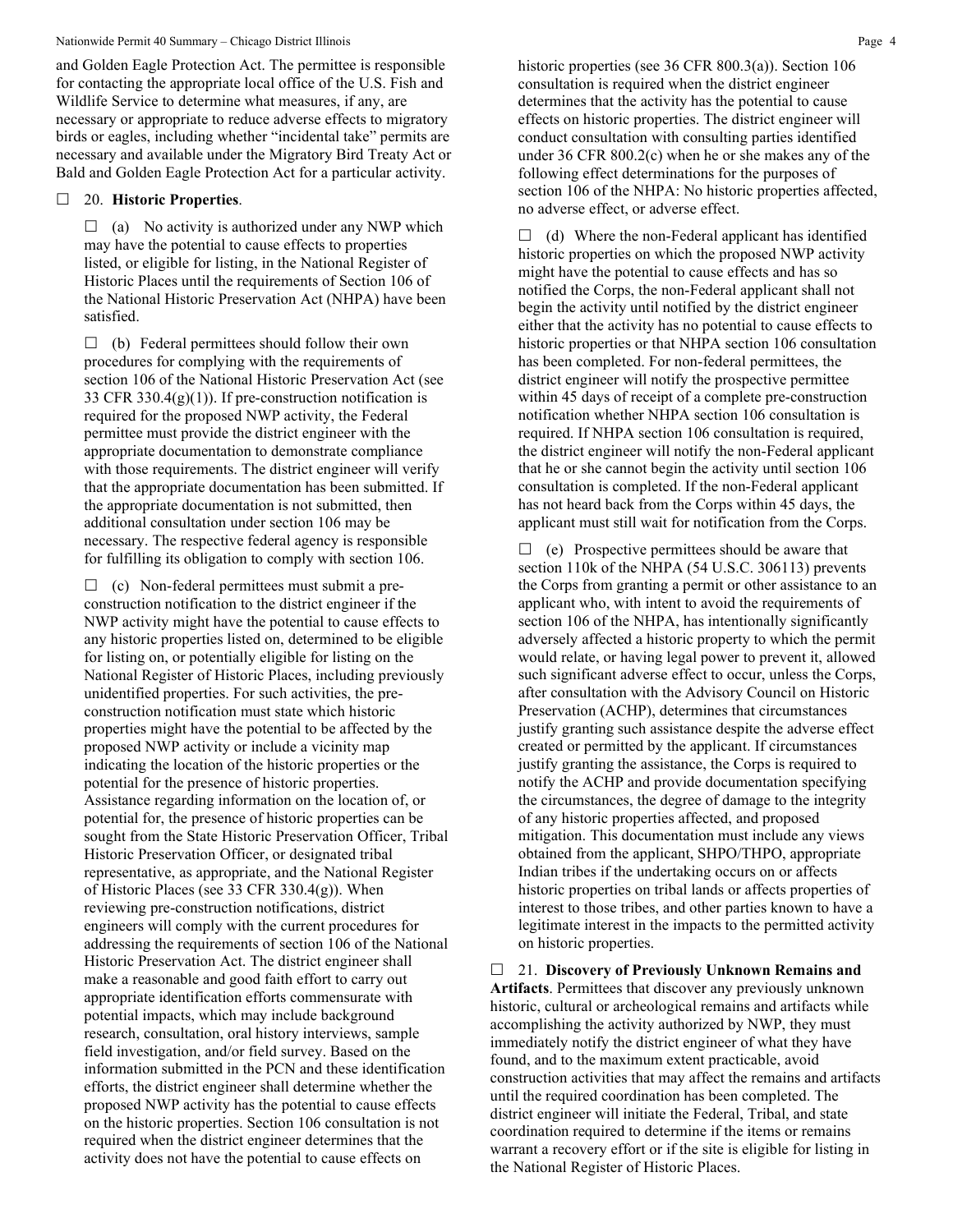**22. Designated Critical Resource Waters**. Critical resource waters include, NOAA-managed marine sanctuaries and marine monuments, and National Estuarine Research Reserves. The district engineer may designate, after notice and opportunity for public comment, additional waters officially designated by a state as having particular environmental or ecological significance, such as outstanding national resource waters or state natural heritage sites. The district engineer may also designate additional critical resource waters after notice and opportunity for public comment.

 $\Box$  (a) Discharges of dredged or fill material into waters of the United States are not authorized by NWPs 7, 12, 14, 16, 17, 21, 29, 31, 35, 39, 40, 42, 43, 44, 49, 50, 51, 52, 57, and 58 for any activity within, or directly affecting, critical resource waters, including wetlands adjacent to such waters.

 $\Box$  (b) For NWPs 3, 8, 10, 13, 15, 18, 19, 22, 23, 25, 27, 28, 30, 33, 34, 36, 37, 38, and 54, notification is required in accordance with general condition 32, for any activity proposed by permittees in the designated critical resource waters including wetlands adjacent to those waters. The district engineer may authorize activities under these NWPs only after she or he determines that the impacts to the critical resource waters will be no more than minimal.

 **23. Mitigation**. The district engineer will consider the following factors when determining appropriate and practicable mitigation necessary to ensure that the individual and cumulative adverse environmental effects are no more than minimal:

 $\Box$  (a) The activity must be designed and constructed to avoid and minimize adverse effects, both temporary and permanent, to waters of the United States to the maximum extent practicable at the project site (i.e., on site).

 $\Box$  (b) Mitigation in all its forms (avoiding, minimizing, rectifying, reducing, or compensating for resource losses) will be required to the extent necessary to ensure that the individual and cumulative adverse environmental effects are no more than minimal.

 $\Box$  (c) Compensatory mitigation at a minimum one-forone ratio will be required for all wetland losses that exceed 1/10-acre and require pre-construction notification, unless the district engineer determines in writing that either some other form of mitigation would be more environmentally appropriate or the adverse environmental effects of the proposed activity are no more than minimal, and provides an activity-specific waiver of this requirement. For wetland losses of 1/10 acre or less that require pre-construction notification, the district engineer may determine on a case-by-case basis that compensatory mitigation is required to ensure that the activity results in only minimal adverse environmental effects.

 $\Box$  (d) Compensatory mitigation at a minimum one-forone ratio will be required for all losses of stream bed that exceed 3/100-acre and require pre-construction notification, unless the district engineer determines in writing that either some other form of mitigation would be more environmentally appropriate or the adverse environmental effects of the proposed activity are no

more than minimal, and provides an activity-specific waiver of this requirement. This compensatory mitigation requirement may be satisfied through the restoration or enhancement of riparian areas next to streams in accordance with paragraph (e) of this general condition. For losses of stream bed of 3/100-acre or less that require pre-construction notification, the district engineer may determine on a case-by-case basis that compensatory mitigation is required to ensure that the activity results in only minimal adverse environmental effects. Compensatory mitigation for losses of streams should be provided, if practicable, through stream rehabilitation, enhancement, or preservation, since streams are difficultto-replace resources (see  $\frac{33 \text{ CFR } 332.3(e)(3)}{25}$ .

 $\Box$  (e) Compensatory mitigation plans for NWP activities in or near streams or other open waters will normally include a requirement for the restoration or enhancement, maintenance, and legal protection (e.g., conservation easements) of riparian areas next to open waters. In some cases, the restoration or maintenance/protection of riparian areas may be the only compensatory mitigation required. If restoring riparian areas involves planting vegetation, only native species should be planted. The width of the required riparian area will address documented water quality or aquatic habitat loss concerns. Normally, the riparian area will be 25 to 50 feet wide on each side of the stream, but the district engineer may require slightly wider riparian areas to address documented water quality or habitat loss concerns. If it is not possible to restore or maintain/protect a riparian area on both sides of a stream, or if the waterbody is a lake or coastal waters, then restoring or maintaining/protecting a riparian area along a single bank or shoreline may be sufficient.

Where both wetlands and open waters exist on the project site, the district engineer will determine the appropriate compensatory mitigation (e.g., riparian areas and/or wetlands compensation) based on what is best for the aquatic environment on a watershed basis. In cases where riparian areas are determined to be the most appropriate form of minimization or compensatory mitigation, the district engineer may waive or reduce the requirement to provide wetland compensatory mitigation for wetland losses.

 $\Box$  (f) Compensatory mitigation projects provided to offset losses of aquatic resources must comply with the applicable provisions of 33 CFR part 332.

 $\Box$  (1) The prospective permittee is responsible for proposing an appropriate compensatory mitigation option if compensatory mitigation is necessary to ensure that the activity results in no more than minimal adverse environmental effects. For the NWPs, the preferred mechanism for providing compensatory mitigation is mitigation bank credits or in-lieu fee program credits (see 33 CFR 332.3(b)(2) and (3)). However, if an appropriate number and type of mitigation bank or in-lieu credits are not available at the time the PCN is submitted to the district engineer, the district engineer may approve the use of permittee-responsible mitigation.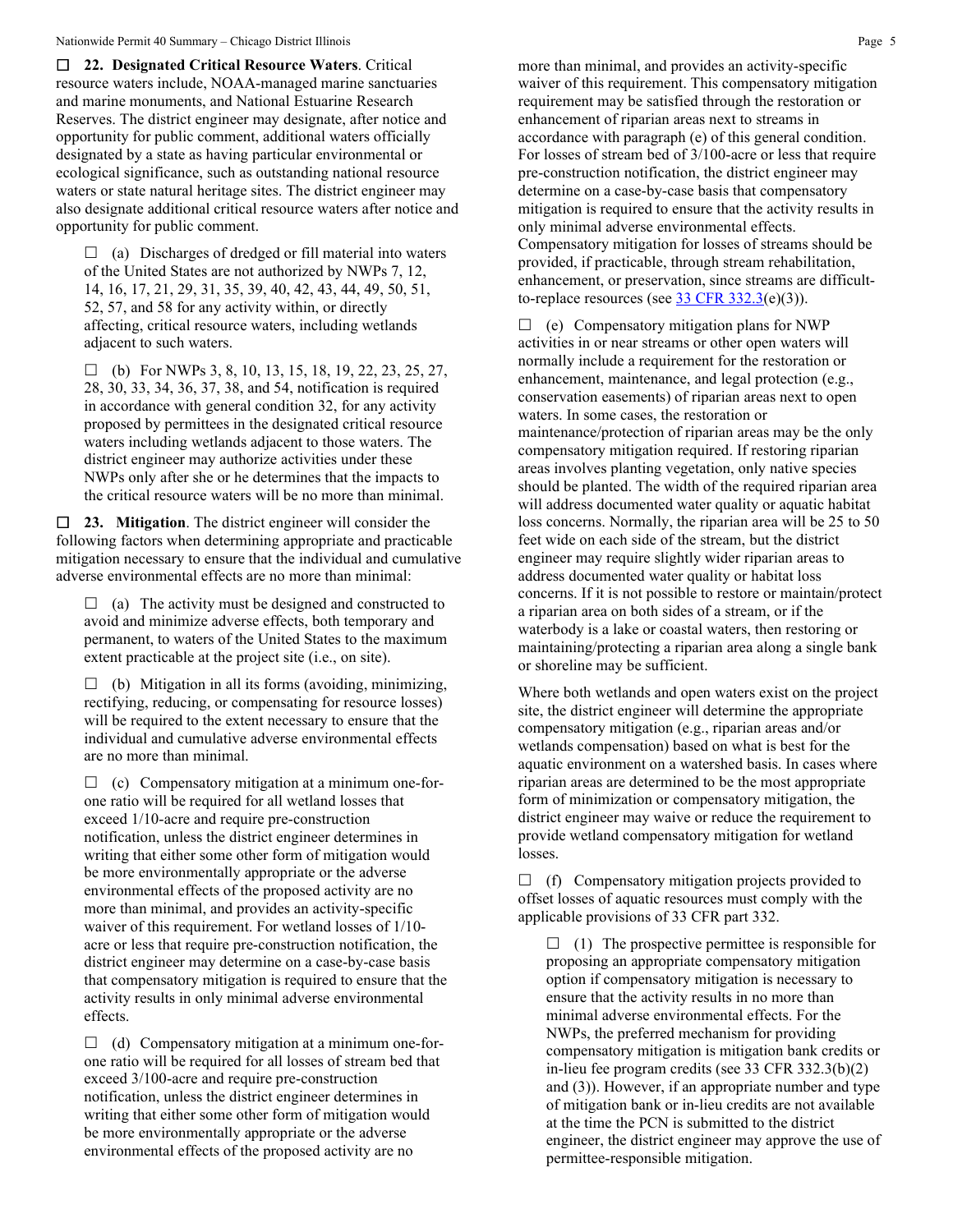$\Box$  (2) The amount of compensatory mitigation required by the district engineer must be sufficient to ensure that the authorized activity results in no more than minimal individual and cumulative adverse environmental effects (see 33 CFR 330.1(e)(3)). (See also 33 CFR 332.3(f).)

 $\Box$  (3) Since the likelihood of success is greater and the impacts to potentially valuable uplands are reduced, aquatic resource restoration should be the first compensatory mitigation option considered for permittee-responsible mitigation.

 $\Box$  (4) If permittee-responsible mitigation is the proposed option, the prospective permittee is responsible for submitting a mitigation plan. A conceptual or detailed mitigation plan may be used by the district engineer to make the decision on the NWP verification request, but a final mitigation plan that addresses the applicable requirements of 33 CFR  $332.4(c)(2)$  through (14) must be approved by the district engineer before the permittee begins work in waters of the United States, unless the district engineer determines that prior approval of the final mitigation plan is not practicable or not necessary to ensure timely completion of the required compensatory mitigation (see 33 CFR 332.3(k)(3)).

 $\Box$  (5) If mitigation bank or in-lieu fee program credits are the proposed option, the mitigation plan needs to address only the baseline conditions at the impact site and the number of credits to be provided (see 33 CFR 332.4(c)(1)(ii)).

 $\Box$  (6) Compensatory mitigation requirements (e.g., resource type and amount to be provided as compensatory mitigation, site protection, ecological performance standards, monitoring requirements) may be addressed through conditions added to the NWP authorization, instead of components of a compensatory mitigation plan (see 33 CFR  $332.4(c)(1)(ii)$ ).

 $\Box$  (g) Compensatory mitigation will not be used to increase the acreage losses allowed by the acreage limits of the NWPs. For example, if an NWP has an acreage limit of 1/2-acre, it cannot be used to authorize any NWP activity resulting in the loss of greater than 1/2-acre of waters of the United States, even if compensatory mitigation is provided that replaces or restores some of the lost waters. However, compensatory mitigation can and should be used, as necessary, to ensure that an NWP activity already meeting the established acreage limits also satisfies the no more than minimal impact requirement for the NWPs.

 $\Box$  (h) Permittees may propose the use of mitigation banks, in-lieu fee programs, or permittee-responsible mitigation. When developing a compensatory mitigation proposal, the permittee must consider appropriate and practicable options consistent with the framework at 33 CFR 332.3(b). For activities resulting in the loss of marine or estuarine resources, permittee-responsible mitigation may be environmentally preferable if there are no mitigation banks or in-lieu fee programs in the area

that have marine or estuarine credits available for sale or transfer to the permittee. For permittee-responsible mitigation, the special conditions of the NWP verification must clearly indicate the party or parties responsible for the implementation and performance of the compensatory mitigation project, and, if required, its long-term management.

 $\Box$  (i) Where certain functions and services of waters of the United States are permanently adversely affected by a regulated activity, such as discharges of dredged or fill material into waters of the United States that will convert a forested or scrub-shrub wetland to a herbaceous wetland in a permanently maintained utility line right-of-way, mitigation may be required to reduce the adverse environmental effects of the activity to the no more than minimal level.

 **24. Safety of Impoundment Structures**. To ensure that all impoundment structures are safely designed, the district engineer may require non-Federal applicants to demonstrate that the structures comply with established state dam safety criteria or have been designed by qualified persons. The district engineer may also require documentation that the design has been independently reviewed by similarly qualified persons, and appropriate modifications made to ensure safety.

#### **25. Water Quality**.

 $\Box$  (a) Where the certifying authority (state, authorized tribe, or EPA, as appropriate) has not previously certified compliance of an NWP with CWA section 401, a CWA section 401 water quality certification for the proposed discharge must be obtained or waived (see 33 CFR  $330.4(c)$  $330.4(c)$ ). If the permittee cannot comply with all of the conditions of a water quality certification previously issued by certifying authority for the issuance of the NWP, then the permittee must obtain a water quality certification or waiver for the proposed discharge in order for the activity to be authorized by an NWP.

 $\Box$  (b) If the NWP activity requires pre-construction notification and the certifying authority has not previously certified compliance of an NWP with CWA section 401, the proposed discharge is not authorized by an NWP until water quality certification is obtained or waived. If the certifying authority issues a water quality certification for the proposed discharge, the permittee must submit a copy of the certification to the district engineer. The discharge is not authorized by an NWP until the district engineer has notified the permittee that the water quality certification requirement has been satisfied by the issuance of a water quality certification or a waiver.

 $\Box$  (c) The district engineer or certifying authority may require additional water quality management measures to ensure that the authorized activity does not result in more than minimal degradation of water quality.

 **26. Coastal Zone Management**. In coastal states where an NWP has not previously received a state coastal zone management consistency concurrence, an individual state coastal zone management consistency concurrence must be obtained, or a presumption of concurrence must occur (see 33 CFR 330.4(d)). If the permittee cannot comply with all of the conditions of a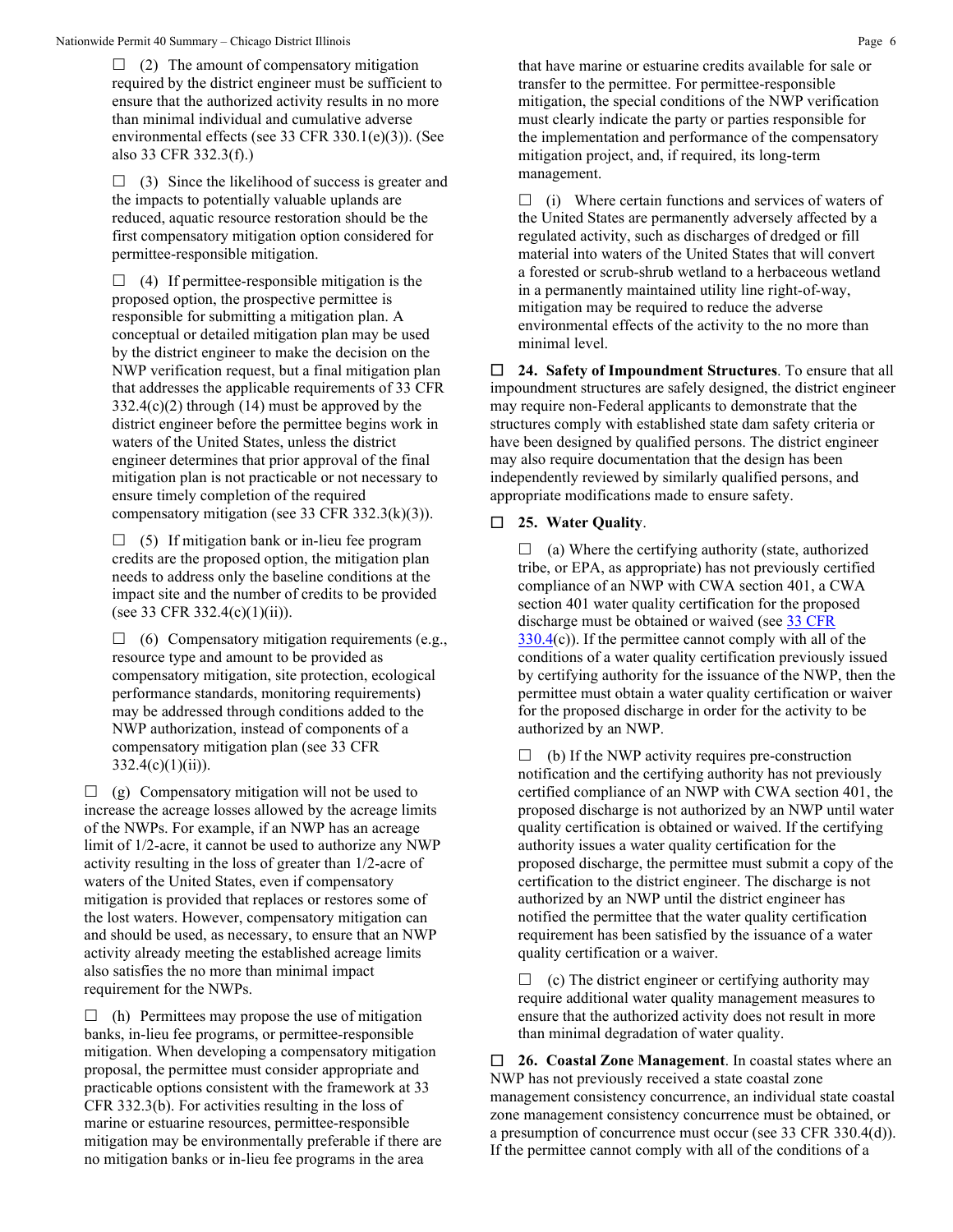#### Nationwide Permit 40 Summary – Chicago District Illinois **Page 7** Page 7

coastal zone management consistency concurrence previously issued by the state, then the permittee must obtain an individual coastal zone management consistency concurrence or presumption of concurrence in order for the activity to be authorized by NWP. The district engineer or a state may require additional measures to ensure that the authorized activity is consistent with state coastal zone management requirements.

 **27. Regional and Case-By-Case Conditions**. The activity must comply with any regional conditions that may have been added by the Division Engineer (see 33 CFR 330.4(e)) and with any case specific conditions added by the Corps or by the state, Indian Tribe, or U.S. EPA in its CWA section 401 Water Quality Certification, or by the state in its Coastal Zone Management Act consistency determination.

 **28. Use of Multiple Nationwide Permits**. The use of more than one NWP for a single and complete project is authorized, subject to the following restrictions:

 $\Box$  (a) If only one of the NWPs used to authorize the single and complete project has a specified acreage limit, the acreage loss of waters of the United States cannot exceed the acreage limit of the NWP with the highest specified acreage limit. For example, if a road crossing over tidal waters is constructed under NWP 14, with associated bank stabilization authorized by NWP 13, the maximum acreage loss of waters of the United States for the total project cannot exceed 1/3-acre.

 $\Box$  (b) If one or more of the NWPs used to authorize the single and complete project has specified acreage limits, the acreage loss of waters of the United States authorized by those NWPs cannot exceed their respective specified acreage limits. For example, if a commercial development is constructed under NWP 39, and the single and complete project includes the filling of an upland ditch authorized by NWP 46, the maximum acreage loss of waters of the United States for the commercial development under NWP 39 cannot exceed 1/2-acre, and the total acreage loss of waters of United States due to the NWP 39 and 46 activities cannot exceed 1 acre.

 **29. Transfer of Nationwide Permit Verifications**. If the permittee sells the property associated with a nationwide permit verification, the permittee may transfer the nationwide permit verification to the new owner by submitting a letter to the appropriate Corps district office to validate the transfer. A copy of the nationwide permit verification must be attached to the letter, and the letter must contain the following statement and signature:

"When the structures or work authorized by this nationwide permit are still in existence at the time the property is transferred, the terms and conditions of this nationwide permit, including any special conditions, will continue to be binding on the new owner(s) of the property. To validate the transfer of this nationwide permit and the associated liabilities associated with compliance with its terms and conditions, have the transferee sign and date below."

(Transferee)

# (Date)

 **30. Compliance Certification**. Each permittee who receives an NWP verification letter from the Corps must provide a signed certification documenting completion of the authorized activity and implementation of any required compensatory mitigation. The success of any required permittee-responsible mitigation, including the achievement of ecological performance standards, will be addressed separately by the district engineer.

The Corps will provide the permittee the certification document with the NWP verification letter. The certification document will include:

 $\Box$  (a) A statement that the authorized activity was done in accordance with the NWP authorization, including any general, regional, or activity-specific conditions;

 $\Box$  (b) A statement that the implementation of any required compensatory mitigation was completed in accordance with the permit conditions. If credits from a mitigation bank or in-lieu fee program are used to satisfy the compensatory mitigation requirements, the certification must include the documentation required by 33 CFR 332.3(l)(3) to confirm that the permittee secured the appropriate number and resource type of credits; and

 $\Box$  (c) The signature of the permittee certifying the completion of the activity and mitigation.

The completed certification document must be submitted to the district engineer within 30 days of completion of the authorized activity or the implementation of any required compensatory mitigation, whichever occurs later.

 **31. Activities Affecting Structures or Works Built by the United States.** If an NWP activity also requires review by, or permission from, the Corps pursuant to 33 U.S.C. 408 because it will alter or temporarily or permanently occupy or use a U.S. Army Corps of Engineers (USACE) federally authorized Civil Works project (a "USACE project"), the prospective permittee must submit a pre-construction notification. See paragraph (b)(10) of general condition 32. An activity that requires section 408 permission and/or review is not authorized by NWP until the appropriate Corps office issues the section 408 permission or completes its review to alter, occupy, or use the USACE project, and the district engineer issues a written NWP verification.

#### **32. Pre-Construction Notification**.

 $\Box$  (a) **Timing**. Where required by the terms of the NWP, the prospective permittee must notify the district engineer by submitting a pre-construction notification (PCN) as early as possible. The district engineer must determine if the PCN is complete within 30 calendar days of the date of receipt and, if the PCN is determined to be incomplete, notify the prospective permittee within that 30 day period to request the additional information necessary to make the PCN complete. The request must specify the information needed to make the PCN complete. As a general rule, district engineers will request additional information necessary to make the PCN complete only once. However, if the prospective permittee does not provide all of the requested information, then the district engineer will notify the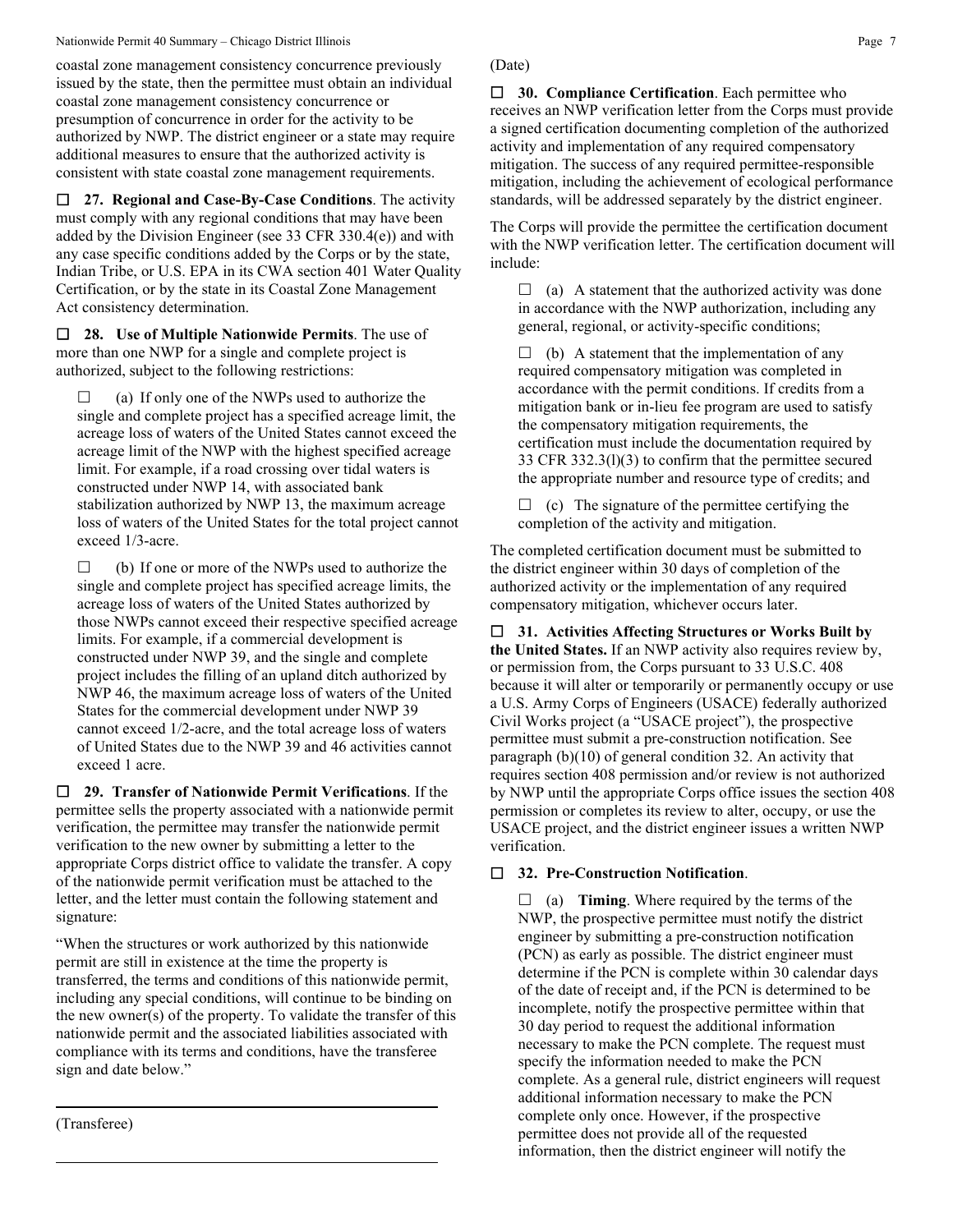prospective permittee that the PCN is still incomplete and the PCN review process will not commence until all of the requested information has been received by the district engineer. The prospective permittee shall not begin the activity until either:

 $\Box$  (1) He or she is notified in writing by the district engineer that the activity may proceed under the NWP with any special conditions imposed by the district or division engineer; or

 $\Box$  (2) 45 calendar days have passed from the district engineer's receipt of the complete PCN and the prospective permittee has not received written notice from the district or division engineer. However, if the permittee was required to notify the Corps pursuant to general condition 18 that listed species or critical habitat might be affected or are in the vicinity of the activity, or to notify the Corps pursuant to general condition 20 that the activity might have the potential to cause effects to historic properties, the permittee cannot begin the activity until receiving written notification from the Corps that there is "no effect" on listed species or "no potential to cause effects" on historic properties, or that any consultation required under Section 7 of the Endangered Species Act (see 33 CFR 330.4(f)) and/or section 106 of the National Historic Preservation Act (see 33 CFR 330.4(g)) has been completed. If the proposed activity requires a written waiver to exceed specified limits of an NWP, the permittee may not begin the activity until the district engineer issues the waiver. If the district or division engineer notifies the permittee in writing that an individual permit is required within 45 calendar days of receipt of a complete PCN, the permittee cannot begin the activity until an individual permit has been obtained. Subsequently, the permittee's right to proceed under the NWP may be modified, suspended, or revoked only in accordance with the procedure set forth in 33 CFR 330.5(d)(2).

 (b) **Contents of Pre-Construction Notification**. The PCN must be in writing and include the following information:

 $\Box$  (1) Name, address and telephone numbers of the prospective permittee;

 $\Box$  (2) Location of the proposed activity;

 $\Box$  (3) Identify the specific NWP or NWP(s) the prospective permittee wants to use to authorize the proposed activity;

 $\Box$  (4) (i) A description of the proposed activity; the activity's purpose; direct and indirect adverse environmental effects the activity would cause, including the anticipated amount of loss of wetlands, other special aquatic sites, and other waters expected to result from the NWP activity, in acres, linear feet, or other appropriate unit of measure; a description of any proposed mitigation measures intended to reduce the adverse environmental effects caused by the proposed activity; and any other NWP(s), regional

general permit(s), or individual permit(s) used or intended to be used to authorize any part of the proposed project or any related activity, including other separate and distant crossings for linear projects that require Department of the Army authorization but do not require pre-construction notification. The description of the proposed activity and any proposed mitigation measures should be sufficiently detailed to allow the district engineer to determine that the adverse environmental effects of the activity will be no more than minimal and to determine the need for compensatory mitigation or other mitigation measures.

 $\Box$  (ii) For linear projects where one or more single and complete crossings require preconstruction notification, the PCN must include the quantity of anticipated losses of wetlands, other special aquatic sites, and other waters for each single and complete crossing of those wetlands, other special aquatic sites, and other waters (including those single and complete crossings authorized by NWP but do not require PCNs). This information will be used by the district engineer to evaluate the cumulative adverse environmental effects of the proposed linear project, and does not change those non-PCN NWP activities into NWP PCNs.

 $\Box$  (iii) Sketches should be provided when necessary to show that the activity complies with the terms of the NWP. (Sketches usually clarify the activity and when provided results in a quicker decision. Sketches should contain sufficient detail to provide an illustrative description of the proposed activity (e.g., a conceptual plan), but do not need to be detailed engineering plans);

 $\Box$  (5) The PCN must include a delineation of wetlands, other special aquatic sites, and other waters, such as lakes and ponds, perennial, and intermittent, on the project site. Wetland delineations must be prepared in accordance with the current method required by the Corps. The permittee may ask the Corps to delineate the special aquatic sites and other waters on the project site, but there may be a delay if the Corps does the delineation, especially if the project site is large or contains many wetlands, other special aquatic sites, and other waters. Furthermore, the 45-day period will not start until the delineation has been submitted to or completed by the Corps, as appropriate;

 $\Box$  (6) If the proposed activity will result in the loss of greater than 1/10-acre of wetlands or 3/100 acre of stream bed and a PCN is required, the prospective permittee must submit a statement describing how the mitigation requirement will be satisfied, or explaining why the adverse environmental effects are no more than minimal and why compensatory mitigation should not be required. As an alternative, the prospective permittee may submit a conceptual or detailed mitigation plan.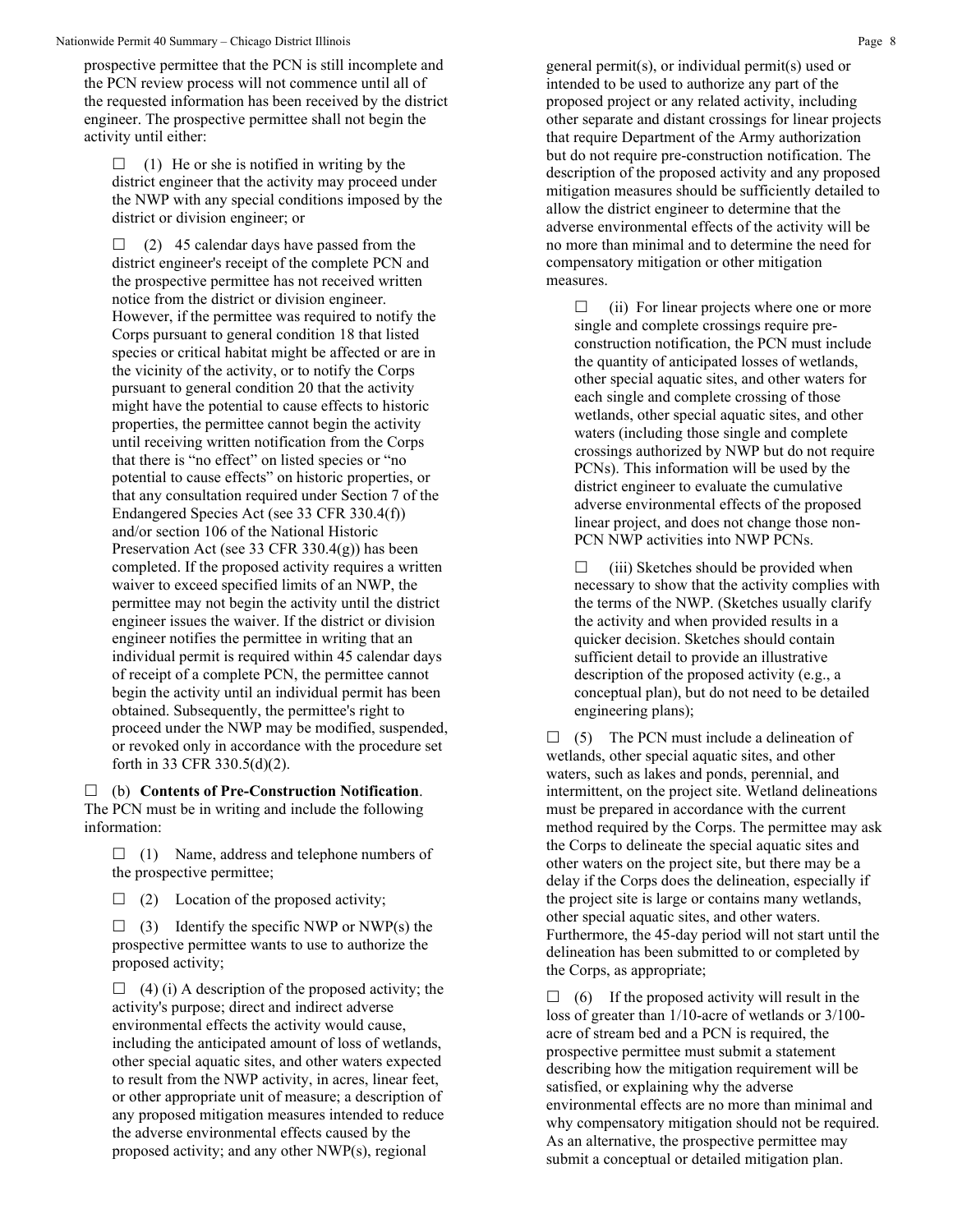$\Box$  (7) For non-federal permittees, if any listed species (or species proposed for listing) or designated critical habitat (or critical habitat proposed for such designation) might be affected or is in the vicinity of the activity, or if the activity is located in designated critical habitat (or critical habitat proposed for such designation), the PCN must include the name(s) of those endangered or threatened species (or species proposed for listing) that might be affected by the proposed activity or utilize the designated critical habitat (or critical habitat proposed for such designation) that might be affected by the proposed activity. For NWP activities that require pre-construction notification, Federal permittees must provide documentation demonstrating compliance with the Endangered Species Act;

 $\Box$  (8) For non-federal permittees, if the NWP activity might have the potential to cause effects to a historic property listed on, determined to be eligible for listing on, or potentially eligible for listing on, the National Register of Historic Places, the PCN must state which historic property might have the potential to be affected by the proposed activity or include a vicinity map indicating the location of the historic property. For NWP activities that require preconstruction notification, Federal permittees must provide documentation demonstrating compliance with section 106 of the National Historic Preservation Act;

 $\Box$  (9) For an activity that will occur in a component of the National Wild and Scenic River System, or in a river officially designated by Congress as a "study river" for possible inclusion in the system while the river is in an official study status, the PCN must identify the Wild and Scenic River or the "study river" (see general condition 16); and

 $\Box$  (10) For an NWP activity that requires permission from, or review by, the Corps pursuant to 33 U.S.C. 408 because it will alter or temporarily or permanently occupy or use a U.S. Army Corps of Engineers federally authorized civil works project, the pre-construction notification must include a statement confirming that the project proponent has submitted a written request for section 408 permission from, or review by, the Corps office having jurisdiction over that USACE project.

 (c) **Form of Pre-Construction Notification.** The nationwide permit pre-construction notification form (Form ENG 6082) should be used for NWP PCNs. A letter containing the required information may also be used. Applicants may provide electronic files of PCNs and supporting materials if the district engineer has established tools and procedures for electronic submittals.

(d) **Agency Coordination**:

 $\Box$  (1) The district engineer will consider any comments from Federal and state agencies concerning the proposed activity's compliance with the terms and conditions of the NWPs and the need for mitigation to reduce the activity's adverse environmental effects so that they are no more than minimal.

 $\Box$  (2) Agency coordination is required for:

i) All NWP activities that require preconstruction notification and result in the loss of greater than 1/2-acre of waters of the United States;

ii) NWP 13 activities in excess of 500 linear feet, fills greater than one cubic yard per running foot, or involve discharges of dredged or fill material into special aquatic sites; and

(iii) NWP 54 activities in excess of 500 linear feet, or that extend into the waterbody more than 30 feet from the mean low water line in tidal waters or the ordinary high water mark in the Great Lakes.

 $\Box$  (3) When agency coordination is required, the district engineer will immediately provide (e.g., via email, facsimile transmission, overnight mail, or other expeditious manner) a copy of the complete PCN to the appropriate Federal or state offices (FWS, state natural resource or water quality agency, EPA, and, if appropriate, the NMFS). With the exception of NWP 37, these agencies will have 10 calendar days from the date the material is transmitted to notify the district engineer via telephone, facsimile transmission, or email that they intend to provide substantive, site-specific comments. The comments must explain why the agency believes the adverse environmental effects will be more than minimal. If so contacted by an agency, the district engineer will wait an additional 15 calendar days before making a decision on the pre-construction notification. The district engineer will fully consider agency comments received within the specified time frame concerning the proposed activity's compliance with the terms and conditions of the NWPs, including the need for mitigation to ensure that the net adverse environmental effects of the proposed activity are no more than minimal. The district engineer will provide no response to the resource agency, except as provided below. The district engineer will indicate in the administrative record associated with each preconstruction notification that the resource agencies' concerns were considered. For NWP 37, the emergency watershed protection and rehabilitation activity may proceed immediately in cases where there is an unacceptable hazard to life or a significant loss of property or economic hardship will occur. The district engineer will consider any comments received to decide whether the NWP 37 authorization should be modified, suspended, or revoked in accordance with the procedures at 33 CFR 330.5.

 $\Box$  (4) In cases of where the prospective permittee is not a Federal agency, the district engineer will provide a response to NMFS within 30 calendar days of receipt of any Essential Fish Habitat conservation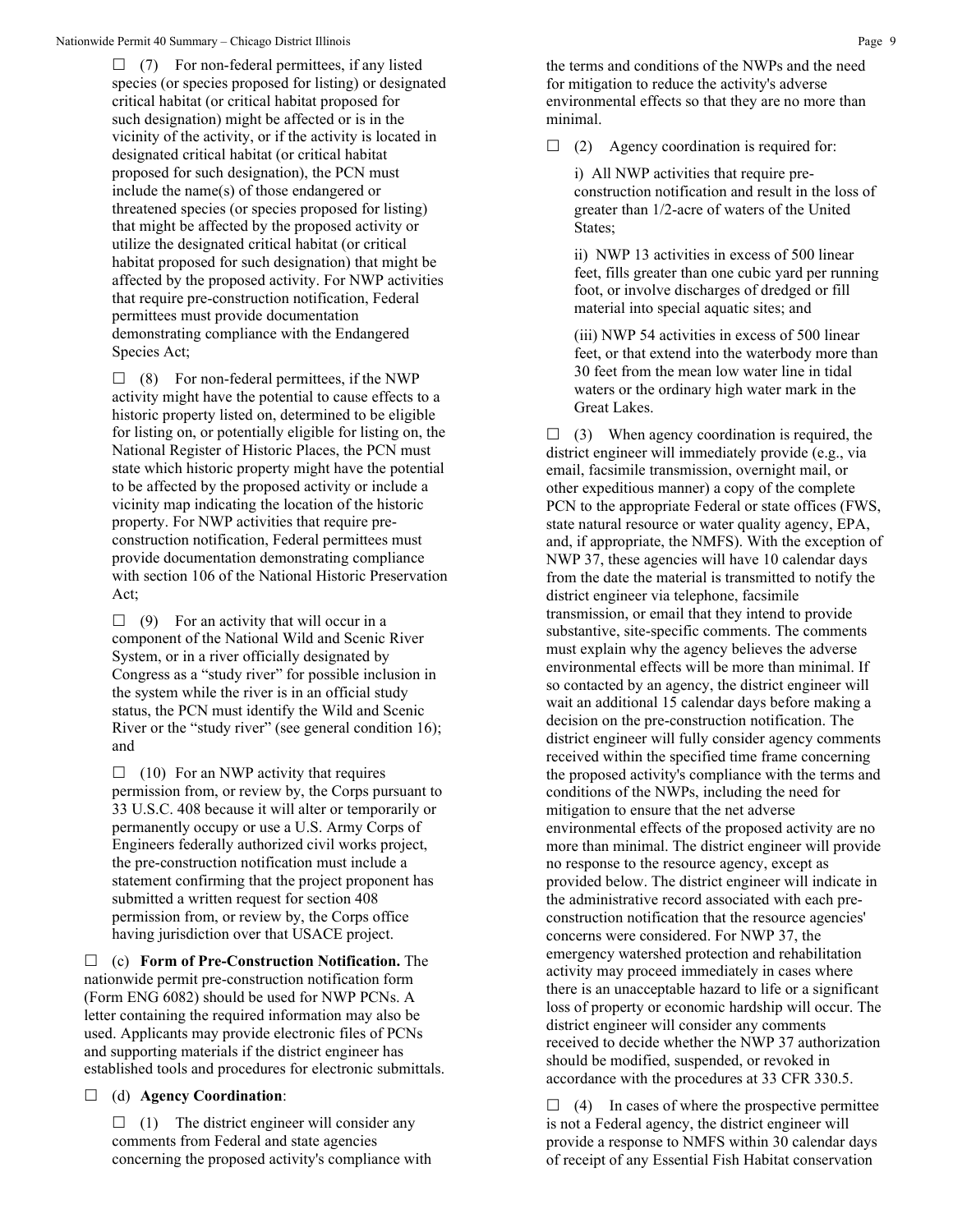recommendations, as required by section 305(b)(4)(B) of the Magnuson-Stevens Fishery Conservation and Management Act.

 $\Box$  (5) Applicants are encouraged to provide the Corps with either electronic files or multiple copies of pre-construction notifications to expedite agency coordination.

#### **C. District Engineer's Decision**

 $\Box$  1. In reviewing the PCN for the proposed activity, the district engineer will determine whether the activity authorized by the NWP will result in more than minimal individual or cumulative adverse environmental effects or may be contrary to the public interest. If a project proponent requests authorization by a specific NWP, the district engineer should issue the NWP verification for that activity if it meets the terms and conditions of that NWP, unless he or she determines, after considering mitigation, that the proposed activity will result in more than minimal individual and cumulative adverse effects on the aquatic environment and other aspects of the public interest and exercises discretionary authority to require an individual permit for the proposed activity. For a linear project, this determination will include an evaluation of the single and complete crossings of waters of the United States that require PCNs to determine whether they individually satisfy the terms and conditions of the NWP(s), as well as the cumulative effects caused by all of the crossings of waters of the United States authorized by NWP. If an applicant requests a waiver of an applicable limit, as provided for in NWPs 13, 36, or 54, the district engineer will only grant the waiver upon a written determination that the NWP activity will result in only minimal individual and cumulative adverse environmental effects.

 $\Box$  2. When making minimal adverse environmental effects determinations the district engineer will consider the direct and indirect effects caused by the NWP activity. He or she will also consider the cumulative adverse environmental effects caused by activities authorized by NWP and whether those cumulative adverse environmental effects are no more than minimal. The district engineer will also consider site specific factors, such as the environmental setting in the vicinity of the NWP activity, the type of resource that will be affected by the NWP activity, the functions provided by the aquatic resources that will be affected by the NWP activity, the degree or magnitude to which the aquatic resources perform those functions, the extent that aquatic resource functions will be lost as a result of the NWP activity (e.g., partial or complete loss), the duration of the adverse effects (temporary or permanent), the importance of the aquatic resource functions to the region (e.g., watershed or ecoregion), and mitigation required by the district engineer. If an appropriate functional or condition assessment method is available and practicable to use, that assessment method may be used by the district engineer to assist in the minimal adverse environmental effects determination. The district engineer may add case-specific special conditions to the NWP authorization to address site-specific environmental concerns.

 $\Box$  3. If the proposed activity requires a PCN and will result in a loss of greater than 1/10-acre of wetlands or 3/100 acre of stream bed, the prospective permittee should submit a mitigation proposal with the PCN. Applicants may also

propose compensatory mitigation for NWP activities with smaller impacts, or for impacts to other types of waters. The district engineer will consider any proposed compensatory mitigation or other mitigation measures the applicant has included in the proposal in determining whether the net adverse environmental effects of the proposed activity are no more than minimal. The compensatory mitigation proposal may be either conceptual or detailed. If the district engineer determines that the activity complies with the terms and conditions of the NWP and that the adverse environmental effects are no more than minimal, after considering mitigation, the district engineer will notify the permittee and include any activity-specific conditions in the NWP verification the district engineer deems necessary. Conditions for compensatory mitigation requirements must comply with the appropriate provisions at  $33 \text{ CFR } 332.3(k)$ . The district engineer must approve the final mitigation plan before the permittee commences work in waters of the United States, unless the district engineer determines that prior approval of the final mitigation plan is not practicable or not necessary to ensure timely completion of the required compensatory mitigation. If the prospective permittee elects to submit a compensatory mitigation plan with the PCN, the district engineer will expeditiously review the proposed compensatory mitigation plan. The district engineer must review the proposed compensatory mitigation plan within 45 calendar days of receiving a complete PCN and determine whether the proposed mitigation would ensure that the NWP activity results in no more than minimal adverse environmental effects. If the net adverse environmental effects of the NWP activity (after consideration of the mitigation proposal) are determined by the district engineer to be no more than minimal, the district engineer will provide a timely written response to the applicant. The response will state that the NWP activity can proceed under the terms and conditions of the NWP, including any activity-specific conditions added to the NWP authorization by the district engineer.

 $\Box$  4. If the district engineer determines that the adverse environmental effects of the proposed activity are more than minimal, then the district engineer will notify the applicant either: (a) That the activity does not qualify for authorization under the NWP and instruct the applicant on the procedures to seek authorization under an individual permit; (b) that the activity is authorized under the NWP subject to the applicant's submission of a mitigation plan that would reduce the adverse environmental effects so that they are no more than minimal; or (c) that the activity is authorized under the NWP with specific modifications or conditions. Where the district engineer determines that mitigation is required to ensure no more than minimal adverse environmental effects, the activity will be authorized within the 45-day PCN period (unless additional time is required to comply with general conditions 18, 20, and/or 31), with activity-specific conditions that state the mitigation requirements. The authorization will include the necessary conceptual or detailed mitigation plan or a requirement that the applicant submit a mitigation plan that would reduce the adverse environmental effects so that they are no more than minimal. When compensatory mitigation is required, no work in waters of the United States may occur until the district engineer has approved a specific mitigation plan or has determined that prior approval of a final mitigation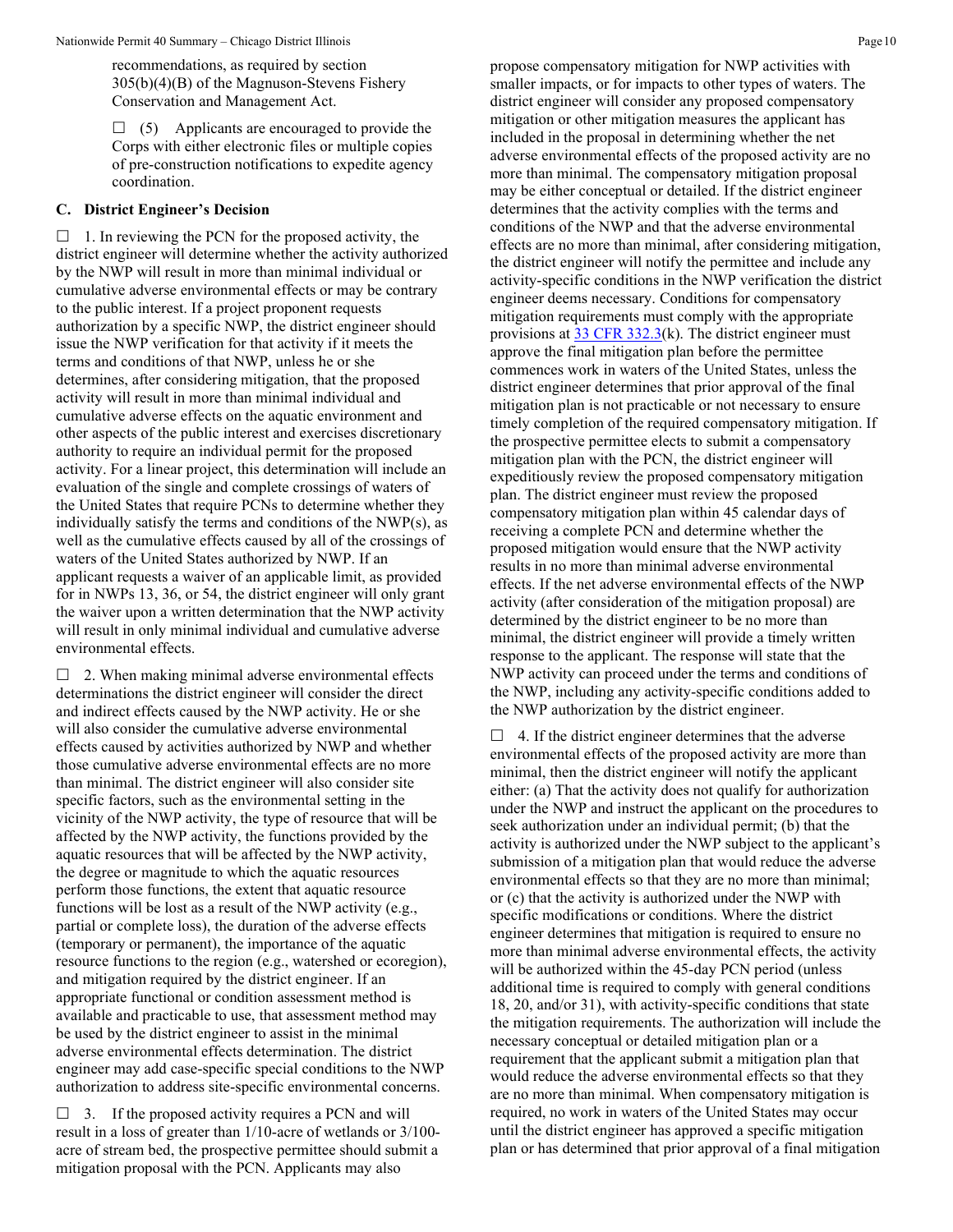plan is not practicable or not necessary to ensure timely completion of the required compensatory mitigation.

#### D. **Further Information**

1. District engineers have authority to determine if an activity complies with the terms and conditions of an NWP.

2. NWPs do not obviate the need to obtain other federal, state, or local permits, approvals, or authorizations required by law.

3. NWPs do not grant any property rights or exclusive privileges.

4. NWPs do not authorize any injury to the property or rights of others.

5. NWPs do not authorize interference with any existing or proposed Federal project (see general condition 31).

#### E. **Definitions**

**Best management practices (BMPs)**: Policies, practices, procedures, or structures implemented to mitigate the adverse environmental effects on surface water quality resulting from development. BMPs are categorized as structural or nonstructural.

**Compensatory mitigation**: The restoration (re-establishment or rehabilitation), establishment (creation), enhancement, and/or in certain circumstances preservation of aquatic resources for the purposes of offsetting unavoidable adverse impacts which remain after all appropriate and practicable avoidance and minimization has been achieved.

**Currently serviceable**: Useable as is or with some maintenance, but not so degraded as to essentially require reconstruction.

**Direct effects**: Effects that are caused by the activity and occur at the same time and place.

**Discharge**: The term "discharge" means any discharge of dredged or fill material into waters of the United States.

**Ecological reference:** A model used to plan and design an aquatic habitat and riparian area restoration, enhancement, or establishment activity under NWP 27. An ecological reference may be based on the structure, functions, and dynamics of an aquatic habitat type or a riparian area type that currently exists in the region where the proposed NWP 27 activity is located. Alternatively, an ecological reference may be based on a conceptual model for the aquatic habitat type or riparian area type to be restored, enhanced, or established as a result of the proposed NWP 27 activity. An ecological reference takes into account the range of variation of the aquatic habitat type or riparian area type in the region.

**Enhancement**: The manipulation of the physical, chemical, or biological characteristics of an aquatic resource to heighten, intensify, or improve a specific aquatic resource function(s). Enhancement results in the gain of selected aquatic resource function(s), but may also lead to a decline in other aquatic resource function(s). Enhancement does not result in a gain in aquatic resource area.

**Establishment (creation):** The manipulation of the physical, chemical, or biological characteristics present to develop an

aquatic resource that did not previously exist at an upland site. Establishment results in a gain in aquatic resource area.

**High Tide Line**: The line of intersection of the land with the water's surface at the maximum height reached by a rising tide. The high tide line may be determined, in the absence of actual data, by a line of oil or scum along shore objects, a more or less continuous deposit of fine shell or debris on the foreshore or berm, other physical markings or characteristics, vegetation lines, tidal gages, or other suitable means that delineate the general height reached by a rising tide. The line encompasses spring high tides and other high tides that occur with periodic frequency but does not include storm surges in which there is a departure from the normal or predicted reach of the tide due to the piling up of water against a coast by strong winds such as those accompanying a hurricane or other intense storm.

**Historic Property**: Any prehistoric or historic district, site (including archaeological site), building, structure, or other object included in, or eligible for inclusion in, the National Register of Historic Places maintained by the Secretary of the Interior. This term includes artifacts, records, and remains that are related to and located within such properties. The term includes properties of traditional religious and cultural importance to an Indian tribe or Native Hawaiian organization and that meet the National Register criteria (36 CFR part 60).

**Independent utility**: A test to determine what constitutes a single and complete non-linear project in the Corps Regulatory Program. A project is considered to have independent utility if it would be constructed absent the construction of other projects in the project area. Portions of a multi-phase project that depend upon other phases of the project do not have independent utility. Phases of a project that would be constructed even if the other phases were not built can be considered as separate single and complete projects with independent utility.

**Indirect effects**: Effects that are caused by the activity and are later in time or farther removed in distance, but are still reasonably foreseeable.

**Loss of waters of the United States**: Waters of the United States that are permanently adversely affected by filling, flooding, excavation, or drainage because of the regulated activity. The loss of stream bed includes the acres of stream bed that are permanently adversely affected by filling or excavation because of the regulated activity. Permanent adverse effects include permanent discharges of dredged or fill material that change an aquatic area to dry land, increase the bottom elevation of a waterbody, or change the use of a waterbody. The acreage of loss of waters of the United States is a threshold measurement of the impact to jurisdictional waters for determining whether a project may qualify for an NWP; it is not a net threshold that is calculated after considering compensatory mitigation that may be used to offset losses of aquatic functions and services. Waters of the United States temporarily filled, flooded, excavated, or drained, but restored to pre-construction contours and elevations after construction, are not included in the measurement of loss of waters of the United States. Impacts resulting from activities that do not require Department of the Army authorization, such as activities eligible for exemptions under section 404(f) of the Clean Water Act, are not considered when calculating the loss of waters of the United States.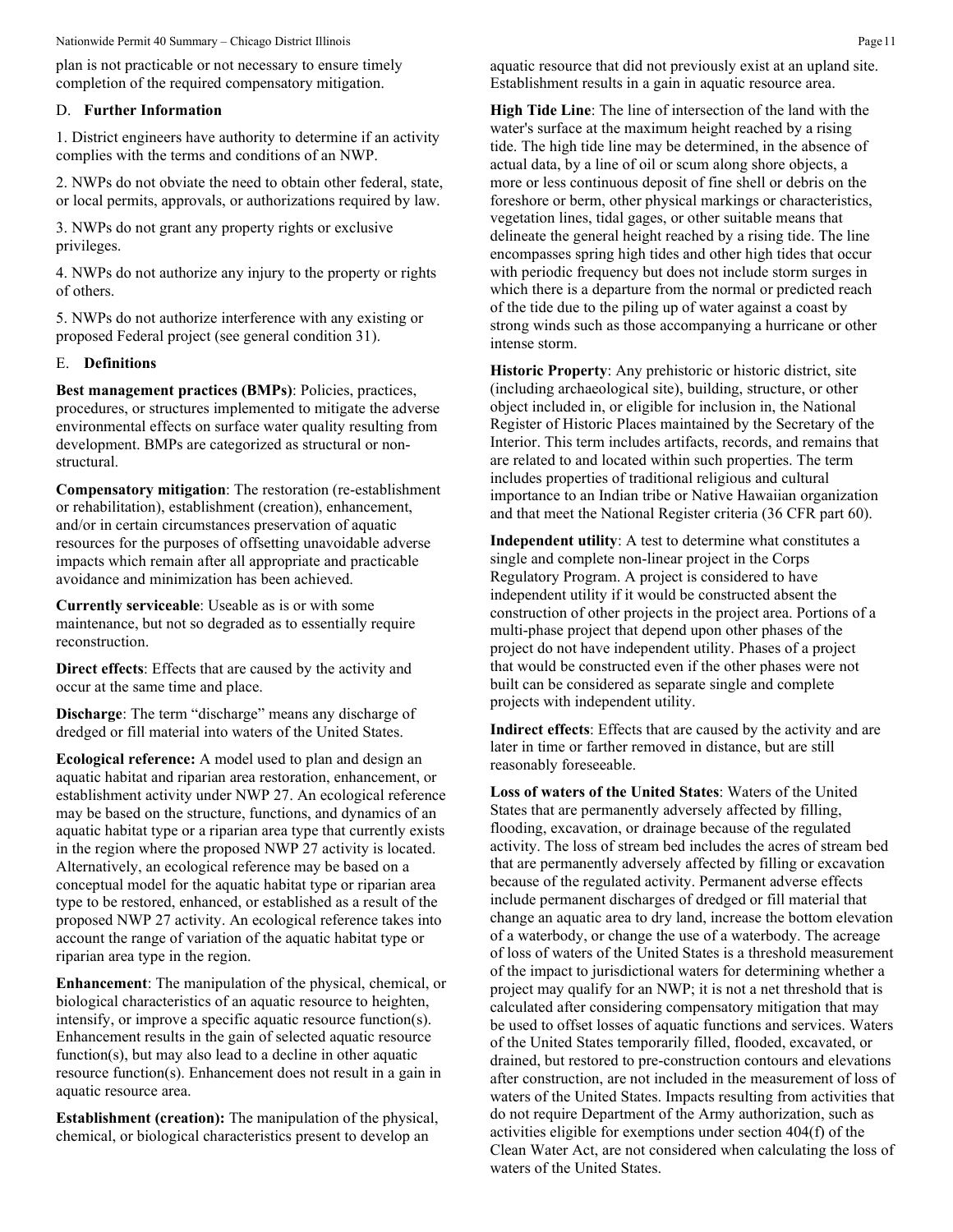**Navigable waters:** Waters subject to section 10 of the Rivers and Harbors Act of 1899. These waters are defined at 33 CFR part 329.

**Non-tidal wetland**: A non-tidal wetland is a wetland that is not subject to the ebb and flow of tidal waters. Non-tidal wetlands contiguous to tidal Start Printed Page 57394waters are located landward of the high tide line (i.e., spring high tide line).

**Open water:** For purposes of the NWPs, an open water is any area that in a year with normal patterns of precipitation has water flowing or standing above ground to the extent that an ordinary high water mark can be determined. Aquatic vegetation within the area of flowing or standing water is either non-emergent, sparse, or absent. Vegetated shallows are considered to be open waters. Examples of "open waters" include rivers, streams, lakes, and ponds.

**Ordinary High Water Mark**: The term ordinary high water mark means that line on the shore established by the fluctuations of water and indicated by physical characteristics such as a clear, natural line impressed on the bank, shelving, changes in the character of soil, destruction of terrestrial vegetation, the presence of litter and debris, or other appropriate means that consider the characteristics of the surrounding areas.

**Perennial stream**: A perennial stream has surface water flowing continuously year-round during a typical year.

**Practicable**: Available and capable of being done after taking into consideration cost, existing technology, and logistics in light of overall project purposes.

**Pre-construction notification:** A request submitted by the project proponent to the Corps for confirmation that a particular activity is authorized by nationwide permit. The request may be a permit application, letter, or similar document that includes information about the proposed work and its anticipated environmental effects. Pre-construction notification may be required by the terms and conditions of a nationwide permit, or by regional conditions. A preconstruction notification may be voluntarily submitted in cases where pre-construction notification is not required and the project proponent wants confirmation that the activity is authorized by nationwide permit.

**Preservation**: The removal of a threat to, or preventing the decline of, aquatic resources by an action in or near those aquatic resources. This term includes activities commonly associated with the protection and maintenance of aquatic resources through the implementation of appropriate legal and physical mechanisms. Preservation does not result in a gain of aquatic resource area or functions.

**Re-establishment**: The manipulation of the physical, chemical, or biological characteristics of a site with the goal of returning natural/historic functions to a former aquatic resource. Re-establishment results in rebuilding a former aquatic resource and results in a gain in aquatic resource area and functions.

**Rehabilitation**: The manipulation of the physical, chemical, or biological characteristics of a site with the goal of repairing natural/historic functions to a degraded aquatic resource. Rehabilitation results in a gain in aquatic resource function, but does not result in a gain in aquatic resource area.

**Restoration**: The manipulation of the physical, chemical, or biological characteristics of a site with the goal of returning natural/historic functions to a former or degraded aquatic resource. For the purpose of tracking net gains in aquatic resource area, restoration is divided into two categories: Reestablishment and rehabilitation.

**Riffle and pool complex**: Riffle and pool complexes are special aquatic sites under the 404(b)(1) Guidelines. Riffle and pool complexes sometimes characterize steep gradient sections of streams. Such stream sections are recognizable by their hydraulic characteristics. The rapid movement of water over a course substrate in riffles results in a rough flow, a turbulent surface, and high dissolved oxygen levels in the water. Pools are deeper areas associated with riffles. A slower stream velocity, a streaming flow, a smooth surface, and a finer substrate characterize pools.

**Riparian areas**: Riparian areas are lands next to streams, lakes, and estuarine-marine shorelines. Riparian areas are transitional between terrestrial and aquatic ecosystems, through which surface and subsurface hydrology connects riverine, lacustrine, estuarine, and marine waters with their adjacent wetlands, non-wetland waters, or uplands. Riparian areas provide a variety of ecological functions and services and help improve or maintain local water quality. (See general condition 23.)

**Shellfish seeding**: The placement of shellfish seed and/or suitable substrate to increase shellfish production. Shellfish seed consists of immature individual shellfish or individual shellfish attached to shells or shell fragments (i.e., spat on shell). Suitable substrate may consist of shellfish shells, shell fragments, or other appropriate materials placed into waters for shellfish habitat.

**Single and complete linear project:** A linear project is a project constructed for the purpose of getting people, goods, or services from a point of origin to a terminal point, which often involves multiple crossings of one or more waterbodies at separate and distant locations. The term "single and complete project" is defined as that portion of the total linear project proposed or accomplished by one owner/developer or partnership or other association of owners/developers that includes all crossings of a single water of the United States (i.e., a single waterbody) at a specific location. For linear projects crossing a single or multiple waterbodies several times at separate and distant locations, each crossing is considered a single and complete project for purposes of NWP authorization. However, individual channels in a braided stream or river, or individual arms of a large, irregularly shaped wetland or lake, etc., are not separate waterbodies, and crossings of such features cannot be considered separately.